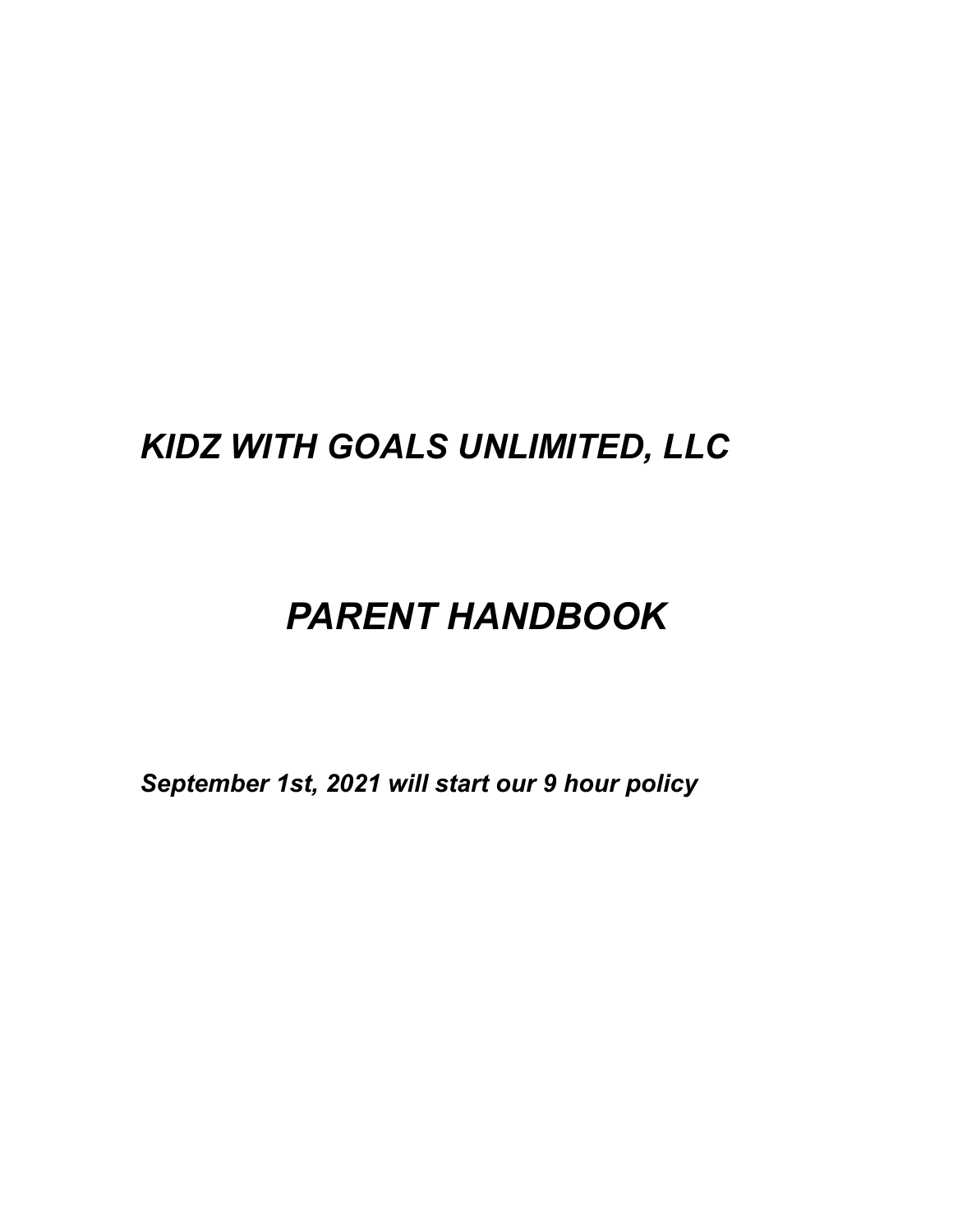# *Please initial on the dotted line*

# *Philosophy and Religious affirmation*

*Kidz With Goals Unlimited, LLC is based on the philosophy that each of our children are unique and grows and progresses at their own rate. The rate of progression varies for each child. Kidz With Goals Unlimited, LLC offers a program in which teachers and children work together in a Christian atmosphere of love and trust.*

*Bible verse: "Train up a child in the way he should go; and when he is old; he will not depart from it." (Proverbs 22:6)*

*Hours of Operation: Monday-Friday 6:30 am-6:00 pm. Phone Number: 804-668-5739 Kidz With Goals Unlimited, LLC is closed on all major holidays.*

### *Lines of Authority*

- *● Owner (Juanterria Browne)*
- *● Director (Juanterria Browne)*
- *● Lead Teachers*
- *● Teachers Aides This is the proper chain of command that needs to be followed at all times.*

*Kid With Goals Unlimited, LLC will care for a maximum of 40 children. This number is based on the indoor and outdoor square footage of the childcare facility as well as the number of childcare providers on staff.*

*Kidz With Goals Unlimited, LLC provides care for children between the ages of 17 months and 12 years of age. In order to provide quality child care, Kidz With Goals Unlimited, LLC has established limits on the number of children in each age group.*

*Kidz With Goals Unlimited, LLC strictly complies with childcare regulations regarding child-to-staff ratio.*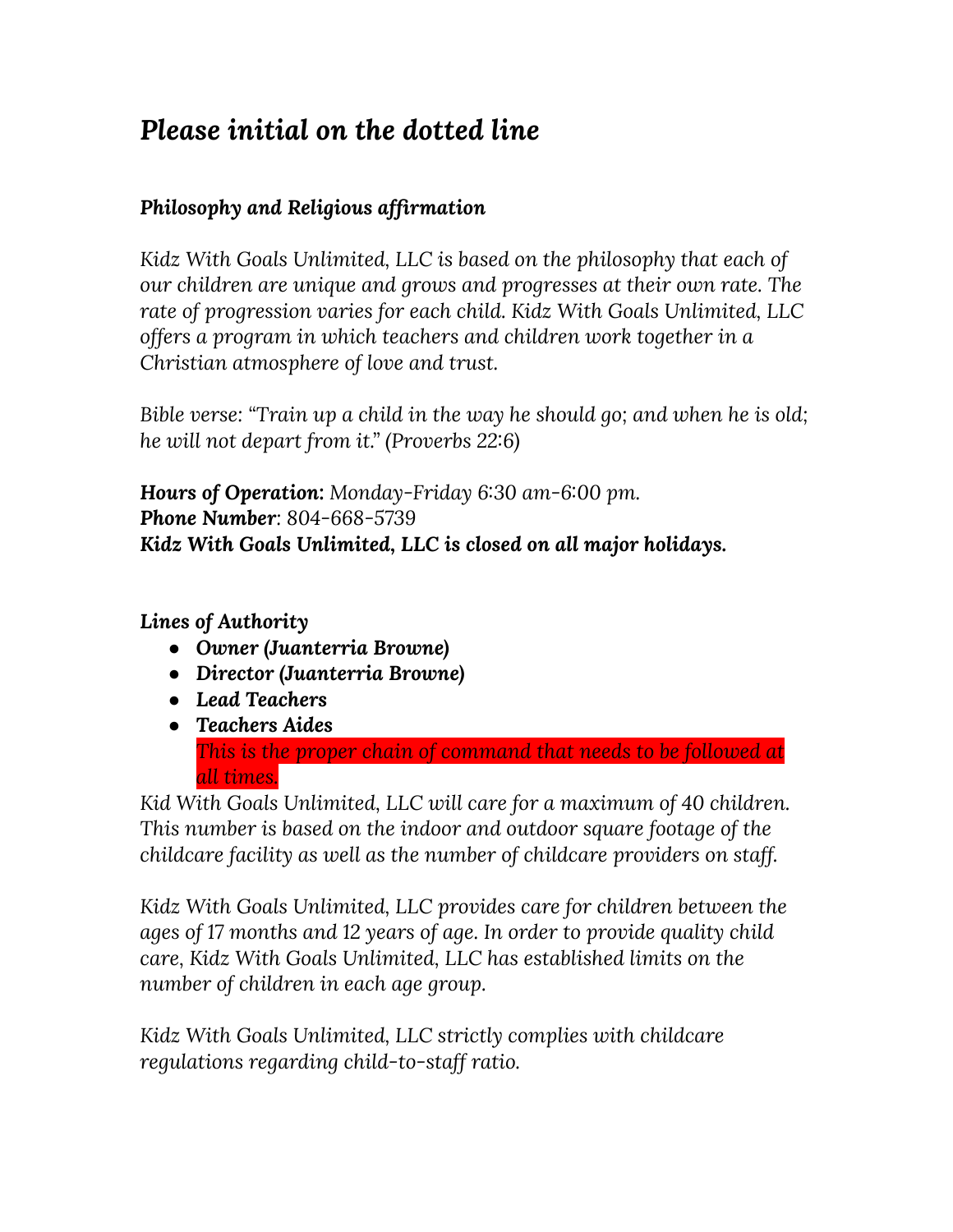*Fees*

*Childcare fees are strictly based on the scheduled hours of contracted childcare services. Kidz With Goals Unlimited, LLC will not adjust childcare fees for late arrival, early pick-up or missed days.*

*Full time Care Int\_\_\_\_\_\_\_*

*Full time childcare is defined as two or more days per week. Part time childcare will not be offered at this time.*

*This includes Before and after school care as well. You are paying for a spot not based on attendance.*

*Registration Fees Int\_\_\_\_\_\_\_*

*Kidz With Goals Unlimited, LLC charges \$100 dollars per child as an initial registration fee. The fee must be paid at the time the daycare contract is signed. The registration fee is nonrefundable and is NOT applied to any childcare fees.*

*Starting January 3 rd, 2022 Kidz with Goals Unlimited, LLC will start collecting an annual registration fee of \$100, it will be due that first week of January each year.*

*Past Due Payments Int\_\_\_\_\_\_\_*

*Parents must pay childcare fees on or before the Tuesday of each week. Payments must be made by cash, credit card, or via the brightwheels app. Credit cards which will be accepted are: Discover, MasterCard and Visa. If fees are not paid in full and on time, parents must pay a \$35.00 per late fee. If fees are not paid within one day of their due date, the child will not be allowed to attend the facility until all amounts due are received in full. If the child does not return to Kidz With Goals Unlimited, LLC and has a balance on his or her account it will be turned over to Hopewell General District Court. All filing and court fees will be added to the child account. If a child is not in attendance for over 10 consecutive days*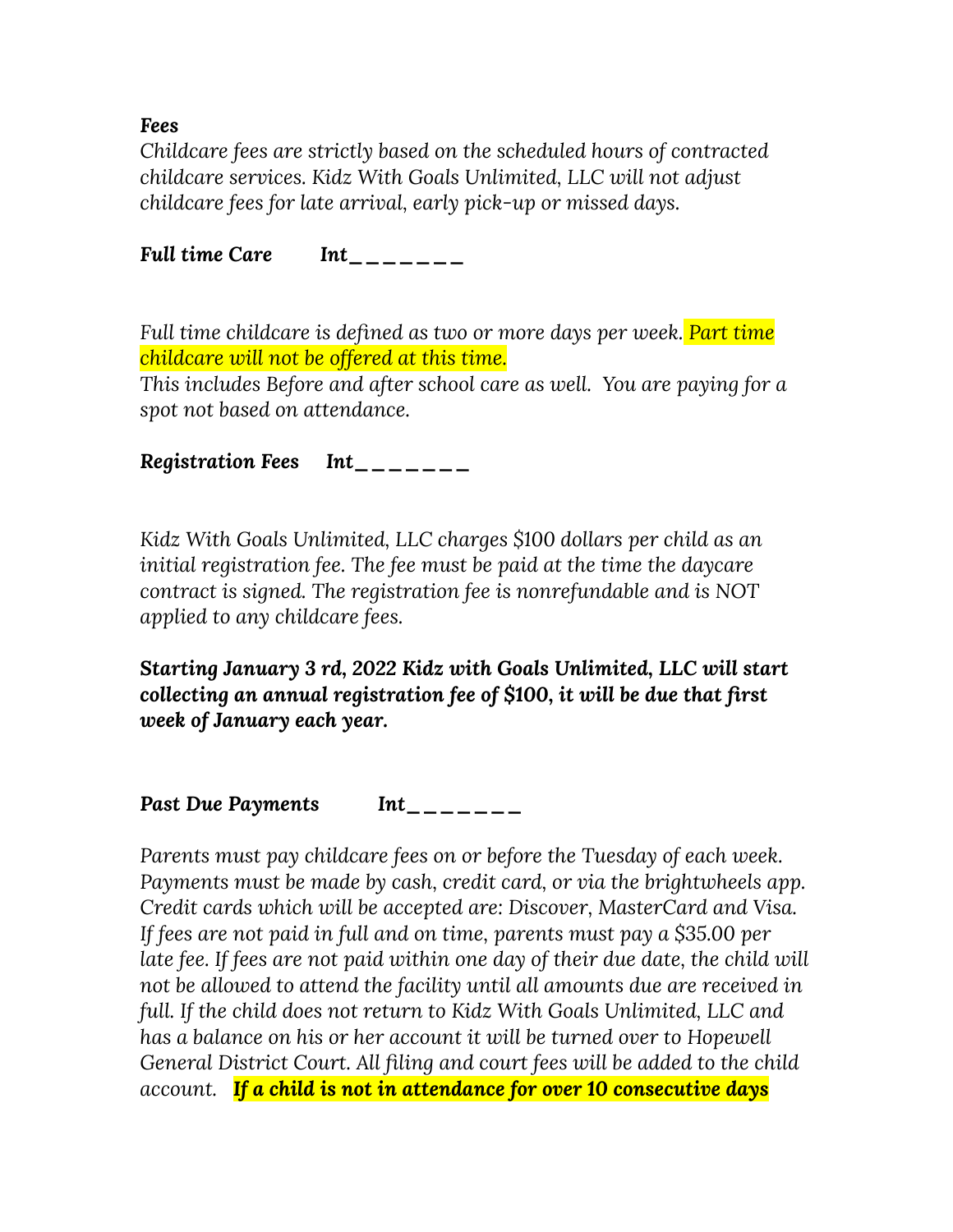*he/she will be automatically disenrolled, and an invoice will be mailed to the parent.*

# *Pick-up of a Child Int\_\_\_\_\_\_\_*

*To ensure the safety of the children attending the childcare facility, Kidz With Goals Unlimited, LLC has established the following procedures for the pick-up of a child from its facility: Only the parent or individual designated by the parent may pick-up a child.*

*The parent must inform Kidz With Goals Unlimited, LLC in advance if someone other than the parent will pick-up the child. If the parent has not provided Kidz With Goals Unlimited, LLC with such information, the child will not be released to the individual and the parent will be notified.*

*If an individual is not the parent, proof of ID is required before the child is released. If the child is not picked up ten minutes after closing time, staff will contact the parent and then the emergency contact on file. After fifthteen minutes, staff will contact The Department of Social Services or the local police department.*

*A late fee of 35 dollars will be added If the parent goes over 9 hours or is late picking up after 6:00 p.m Per (child).*

*This applies to Virginia ECC Card holders as well.*

*Overtime Fees Int\_\_\_\_\_\_\_*

*Kidz With Goals Unlimited, LLC will charge an overtime fee of \$1.00 per minute if a child is not picked up by the scheduled time. If a child is not picked up within five minutes of the scheduled time, the per minute rule will start accruing from the scheduled pickup time. This overtime fee must be paid when the parent picks up the child. Starting September 1st, 2021 Kidz with Goals Unlimited, LLC will be going from a 10 hour policy to a 9 hour policy.*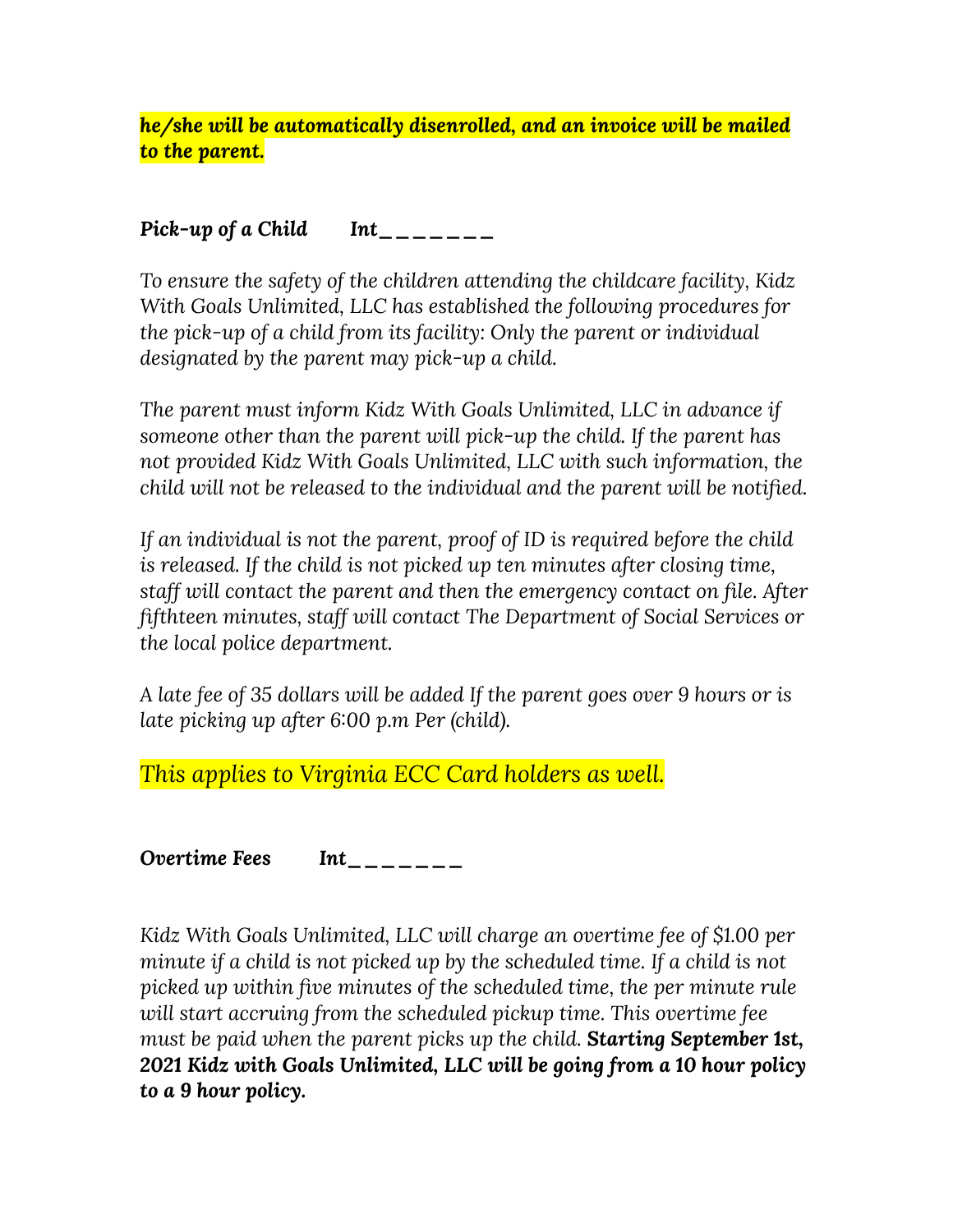#### *Holidays: Int\_\_\_\_\_\_\_*

*Kidz with Goals Unlimited LLC will be closed on the following holidays: New Year's Day, Memorial Day, Independence Day, Labor Day, Columbus Day, Thanksgiving Day, the Friday after Thanksgiving, Christmas Eve Day, Christmas Day. If any of the above holidays fall on a weekend, the closest Friday or Monday will be selected. Regular tuition is expected as our teachers are paid for these days.*

#### *Communication Int\_\_\_\_\_\_\_*

*Proper communication between our parents and the teachers and staff of Kidz with Goals Unlimited is extremely important. Teachers will be sending home information on a regular basis. Toddler parents will receive daily reports. You are welcome to call to arrange a meeting with your child's teacher--even just to become better acquainted! Concerns about any aspect of our program, or your child's care, may be expressed to the center director. Each child is provided with a cubby. Please check these daily for notes, newsletters and daily reports on Brightwheels. Remember to communicate in writing any changes in your child's schedule. We must be informed, in writing, regarding any changes in the person picking up your child. You may add or delete names of authorized adults allowed to pick-up your child on the Child Information Record.*

### *Our main office must be informed of any of the following changes:*

- *• address and/or phone numbers, or e-mail address*
- *• parent/guardian employment,*
- *• health/immunizations up-dates, or;*
- *• other pertinent information related to your child.*

#### *Custody Orders:*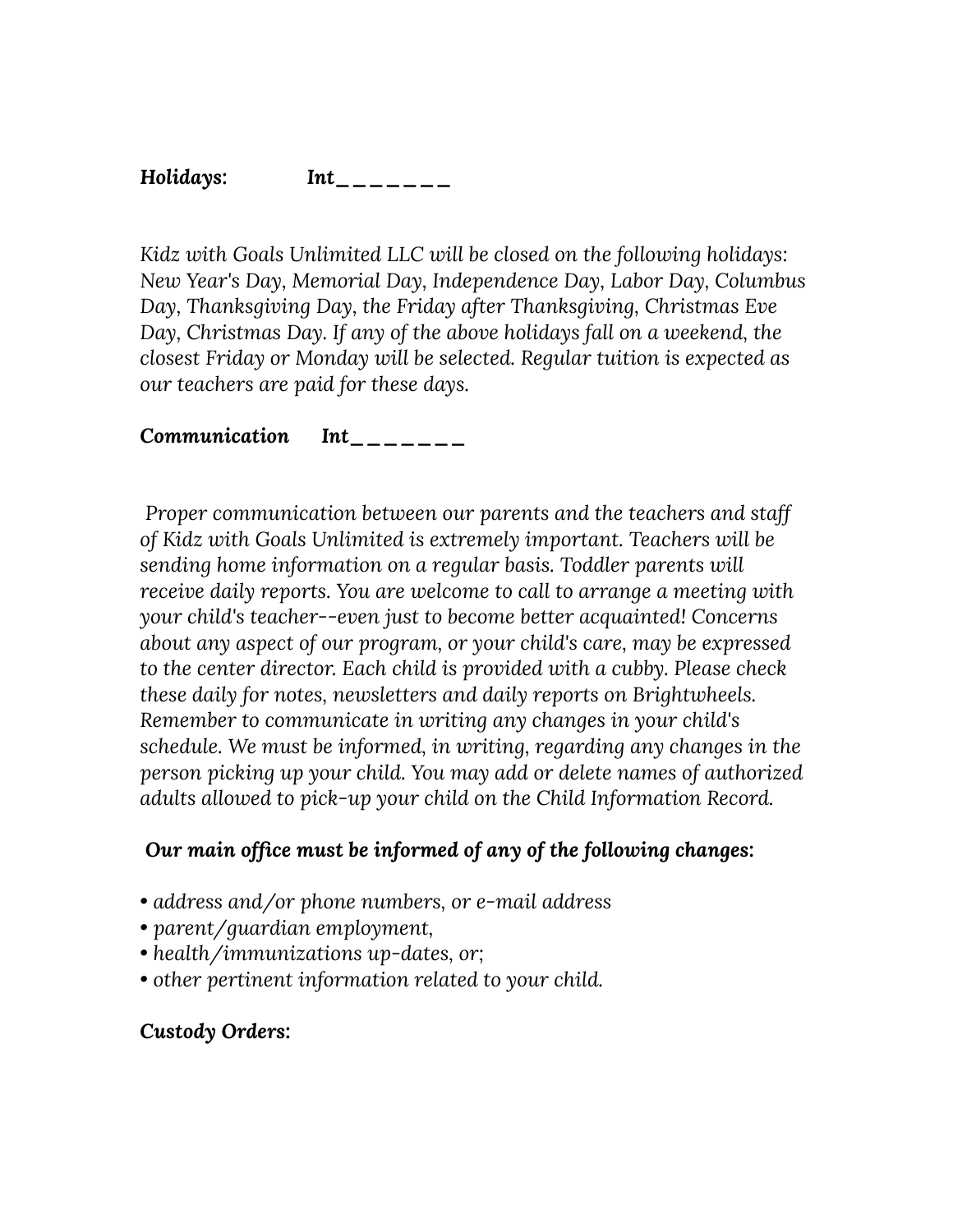*Until custody has been established by a court action, one parent may not limit the other from picking up a child in our care. The center must be notified immediately of any changes in custody orders. Certified custody orders must be given to the center director.*

# *Field Trips*

# *NO off-site field trips are offered*

*We will only offer onsite experiences that will include but are not limited to the following: petting zoo, librarian visits, emergency personnel, career day, etc. Parents will be notified at least one week in advance of these on-site visits and will be required to pay a portion of any fees that may be involved. All details will be posted in the reception area.*

#### *Injuries and Accidents:*

*Every consideration will be taken to ensure the safety of your child while in our care. Should an injury occur, a Minor Incident Report would be completed by the closest adult and signed by the Center Director, Assistant Director or appropriate person. A copy of this report will be sent Via Brightwheel. A parent or guardian will be notified regarding any injury that occurs while your child is in our care. In the event of a major medical emergency or accident, the center teacher or director will call 911 first. The child will be transported to the hospital noted on the Child Information Record (or the closest hospital). The parent/guardian will be called immediately*

### *Meal Times are as follows:*

*Breakfast: 7:30 A.M. Lunch: 11:30 A.M. Mid-afternoon snack: 3:30 P.M.*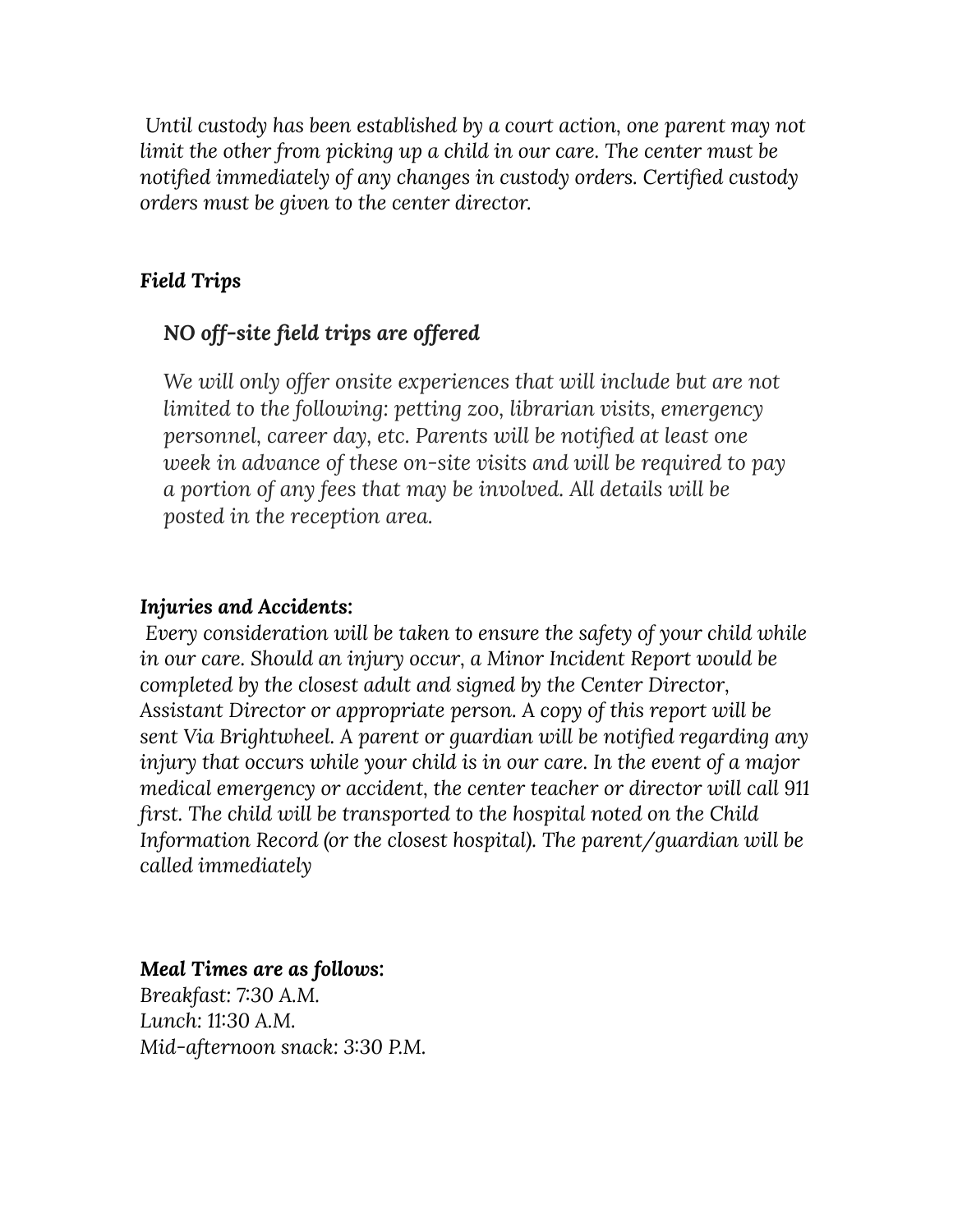*These meals will be served by Kidz With Goals Unlimited, LLC and are included in the childcare fees. Monthly menus will be posted for parents to review. All meals provided will comply with the USDA guidelines.*

# *Toilet Training:*

*Kidz With Goals Unlimited, LLC will assist in toilet training, however the parent should first initiate the training at home. When training has started, the parent must supply pants, pull-ups, or underwear with rubber pants.*

# *Nap times and rest periods*

*Nap time is as follows: 12:00 P.M. until 2:00 P.M. It is helpful if parents do not drop off or pick-up their children during scheduled nap times.*

# *Drop off Policy*

*Parents or persons authorized to drop off children must sign the child in via the Brightwheel app. This is required. Parents must walk their child into the daycare. Drop offs in the parking lot are not authorized. Due to COVID-19, parents are not allowed to walk their child to their classroom.*

# *TRANSPORTATION PROVIDER*

*Kidz with Goals Unlimited will provide transportation services. The drivers and vehicles meet all State requirements. Monitors are provided on the vehicle to assist children on and off the vehicles, to walk the children to and from their school and to maintain a relaxed atmosphere during the route. Parent/Guardian or approved escort is required to meet the monitor at the time of drop-off at the end of the program day.*

# *Sick child Policy Int\_\_\_\_\_\_\_\_\_*

*The goal of Kidz With Goals Unlimited, LLC is to keep both the children and the caregivers healthy. Therefore, if a child exhibits any of the symptoms listed below, the child will not be allowed to attend the childcare facility until the symptoms are no longer present or unless the parent has obtained a statement from the child's doctor that the child is not contagious. The final decision as to whether a child will be admitted to the childcare facility will be made in the sole discretion of the provider.*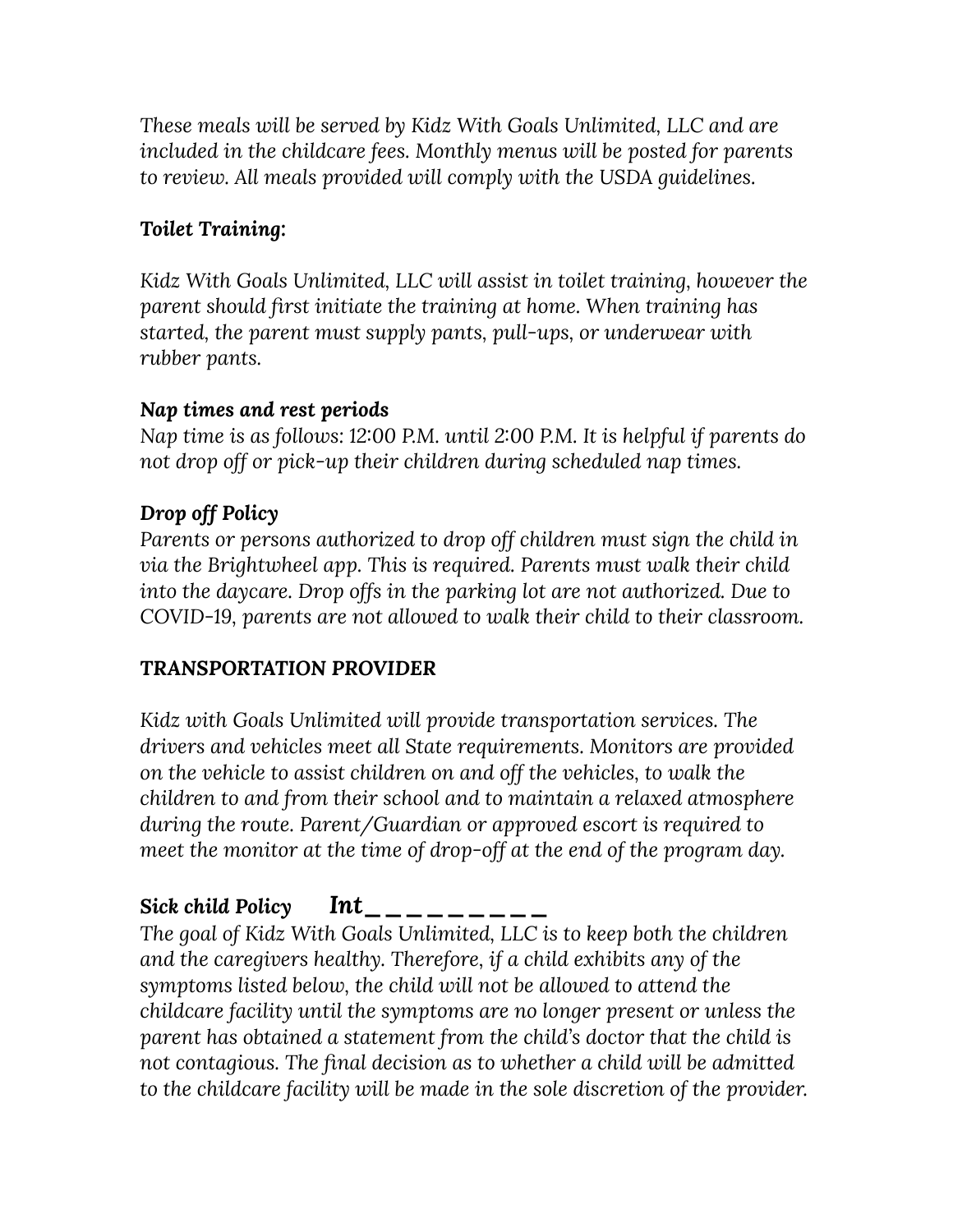*This policy applies to the following symptoms :*

- *● Fever of 100.2 degrees F:(after 48 hours he or she can return with a doctor's note).*
- *● Persistent diarrhea (Needs to have a doctor's note to return)*
- *● Continuous coughing*
- *● Irregular breathing*
- *● Unusual rashes (Needs to have a doctor's note to return)*
- *● Vomiting: (after 48 hours he or she can return with a doctor's note).*
- *● Yellowish color to the eye or skin*
- *● Difficulty swallowing (Needs to have a doctor's note to return)*
- *● Persistent and/or excessive crying*
- *● Discharge from eyes or ears (Needs to have a doctor's note to return)*
- *● Excessive drowsiness*
- *● Lice: (will be asked to keep the child at home for 5 days, and to bring a doctor's note).*
- *● Communicable diseases (Needs to have a doctor's note to return)*
- *● Earache*

*If a child exhibits any of these symptoms while present at the childcare facility, the parent will be notified and must immediately remove the child. The child may be isolated from the other children at the childcare facility until the parent arrives.*

*Kidz With Goals Unlimited, LLC will notify the parent of any contagious diseases about which the provider has knowledge that a child may have been exposed to while at the childcare. The parent is expected to inform the childcare facility of any illness or problem of a child that might affect other children at the daycare facility.*

*The parent is responsible to arrange care if the child is sick or is otherwise unable to attend the childcare facility. Childcare fees will not be adjusted for the days that sick child does not attend the childcare facility.*

# *Custodial Parents*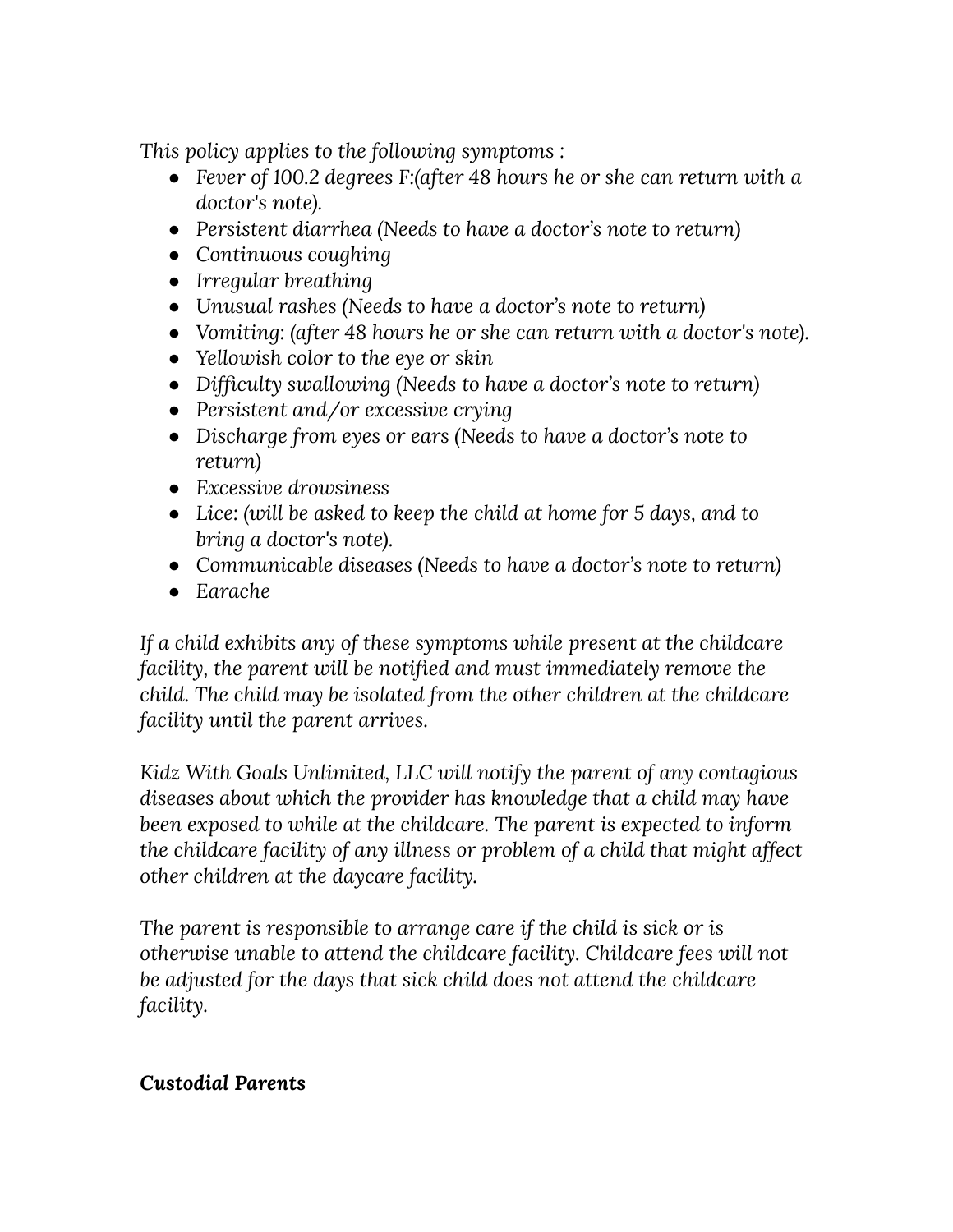*Code of Virginia states that unless a court order has been issued to the contrary, the noncustodial parent of the student enrolled in a public school or daycare center must be included upon request of such noncustodial parent, as an emergency contact for events occurring during school or day care activities.*

#### *Parent teacher conferences/communication*

*Parent/teacher conferences can be requested on an as needed basis. Progress reports will be sent out periodically. Parents will be contacted via the Brightwheels app or by phone.*

# *Discipline Int\_\_\_\_\_\_\_*

*In our approach to discipline at Kidz With Goals Unlimited, LLC, we follow the recommended guidelines and policies defined by the Virginia Department of Social Services Child Development Division. Our main objective is to provide consistent praise, positive reinforcement and encouragement as a means to manage classroom behavior. We coach development of respect for self and others and model successful problem solving in conflict situations. Our behavior management methods are directed towards guiding the behavior of the children and are consistent with our developmental approach.*

*When disrupting classroom situations occur, redirecting the child is first attempted an age related time out may then be implemented to give the child time to rethink his/her behavior. Then the child is allowed to rejoin the classroom activities. If compromising behavior persists, a conference with the parents and teacher will be arranged to discuss positive methods to promote appropriate behavior, which can be used at home, and school. The preschool director is involved at all levels of the process.*

*Parents will be advised if their child has been involved in an incident of biting, hitting, kicking, pushing, pinching or use of inappropriate language. Should a child's behavior be disruptive to the extent that a classroom cannot operate effectively with the child present, the child's placement in the program will be re-evaluated and the child could be disenrolled. Unacceptable forms of discipline are not used at this Center*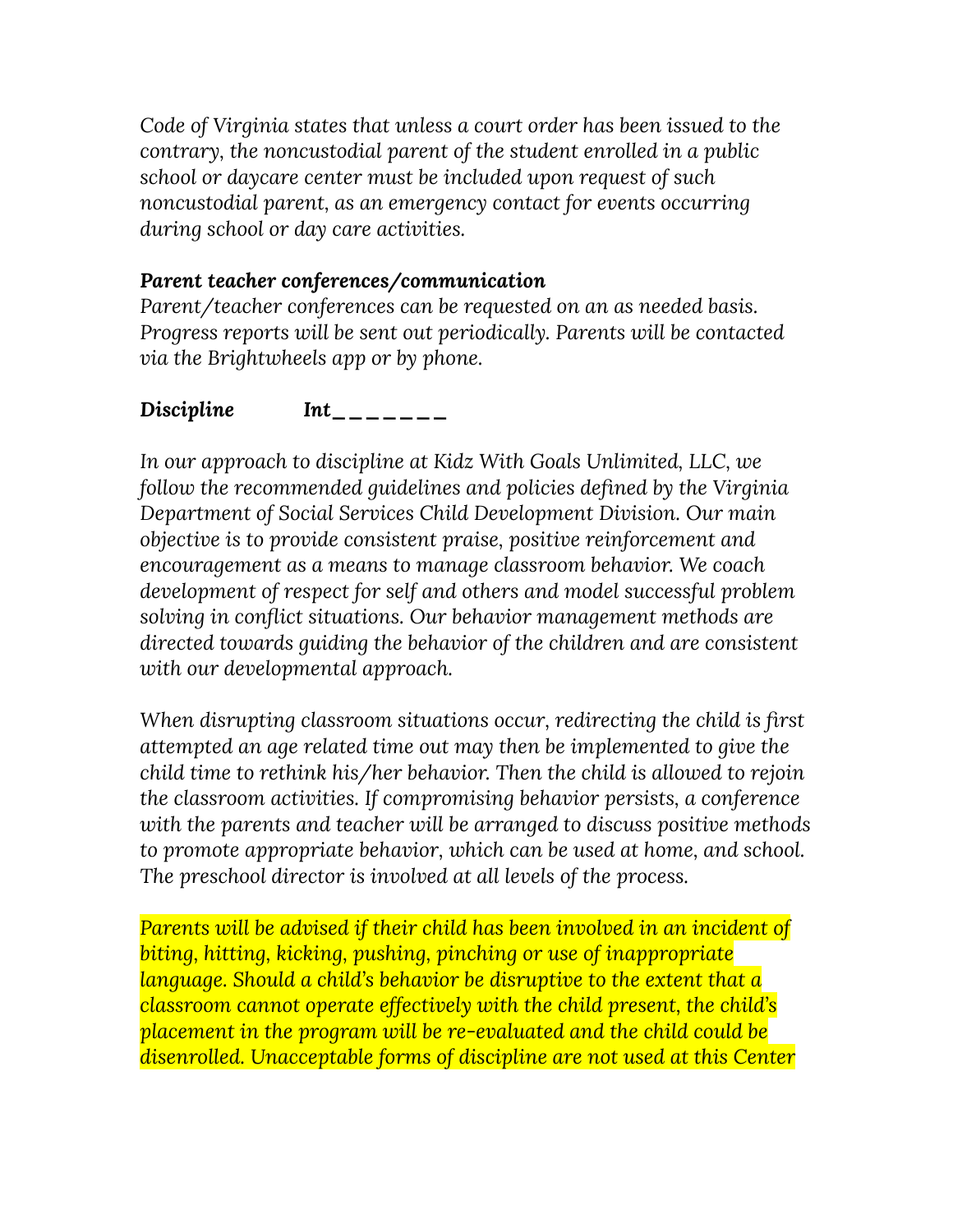*including but not limited to spanking, shaking, withholding food. No physical punishment is allowed!!*

*Medication Policy Int\_\_\_\_\_\_\_*

*There are two licensed nurses on site at all times. If your child is in need of medication for medical problems, you will need to fill out a Request to Administer Medication Form. The parent can approve medicine needed for 10 days or less. Medicine to be given over a longer period of time or available to administer during the year as needed in emergency situations will require authorization from your pediatrician. Reasons for meds might include food allergies, allergy to bee stings, requiring Epi-pens or Benadryl, etc. The forms must be filled out in their entirety before your child can attend school and before we can administer emergency medications. These forms are available in the preschool office. All medications coming into the preschool need to be checked in at the front desk first.*

*Kids With Goals Unlimited, LLC will only dispense over the counter and/or prescription medication that is in original, labeled containers, and is accompanied by a doctor's note with explicit dosage and administration instructions. Kidz With Goals Unlimited LLC, will only give medication to the child for whom the doctor's note is written and for whom the medication container is labeled. One doctor's note per course of treatment is required.*

*Parents are responsible for ensuring that all prescription medication is properly labeled by a pharmacist and replaced prior to the expiration date.*

*Please DO NOT send medicines to school in your child's lunch box or backpack for any reason. This includes vitamins, Lactaid tablets, cough drops, chap stick, etc.*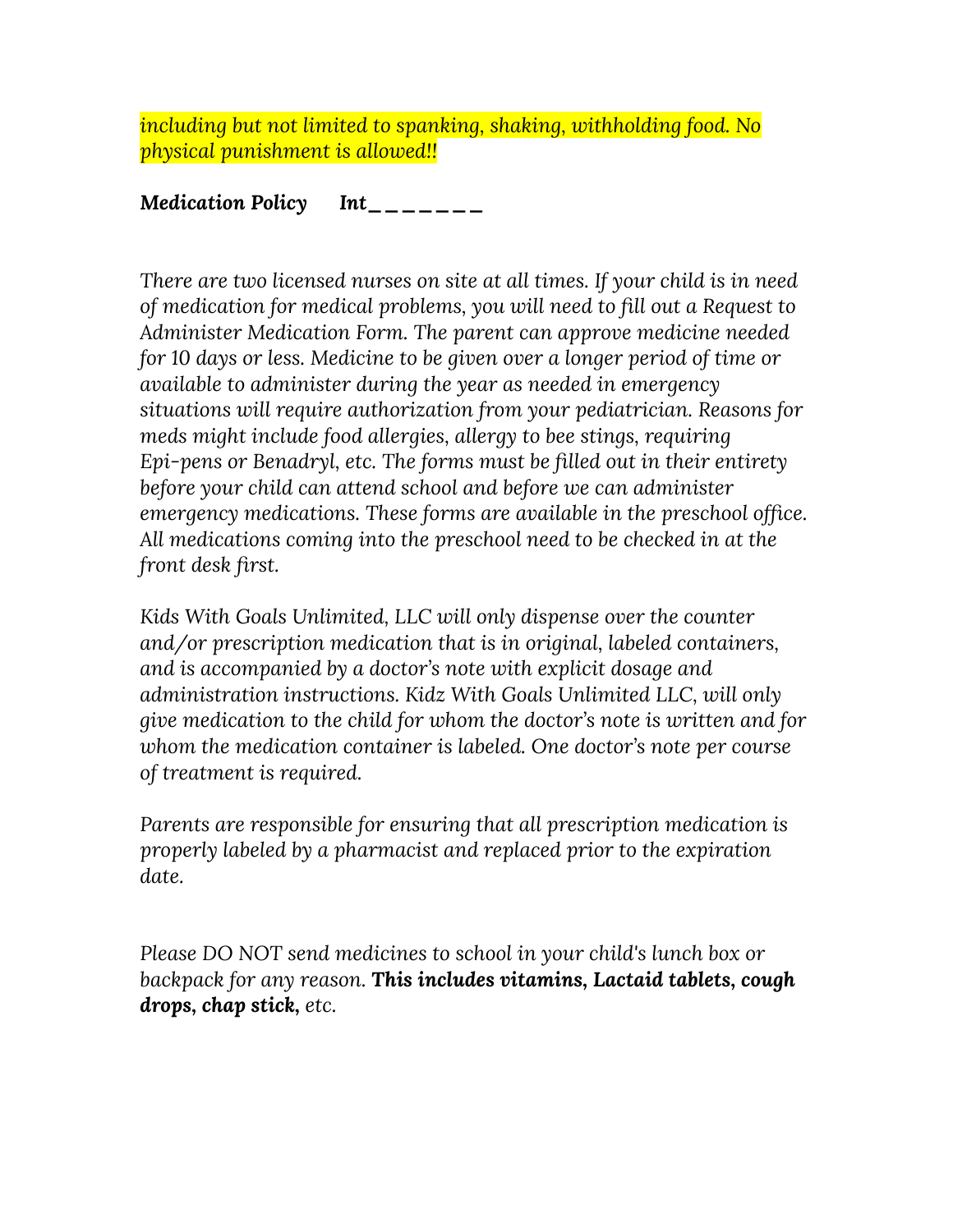*Nonprescription medication will only be administered consistent with manufacturer's recommendation for age, dosage, and duration and with medication authorization form signed by the parent.*

# *Outdated Medication Policy*

*To ensure outdated medication is NOT given, there will be a monthly checklist performed. Mrs. Browne who is a Licensed Practical Nurses will only complete this task.*

### *Emergency procedures for swimming*

*Kidz With Goals Unlimited, LLC currently does not offer swimming at our daycare nor will it be offered in the future.*

#### *SUNSCREEN*

*Half Day: On sunny warm days, we will play outside for our large muscle exercise. If you feel your child needs sunscreen protection for these days, please apply it at home. The preschool is not staffed to apply sunscreen to children.*

*Full Day: Full day children may have additional sun exposure in the afternoon.*

*If sunscreen is needed, prior to going out we will apply sunscreen SPF 50.*

### *Diaper Ointment*

*An authorization form MUST be filled out and the ointment must be labeled with the child's full name and date before staff can apply to the child.*

### *Mandated Reporting*

*All staff are mandated reporters of any suspected cases of child abuse and neglect. If a staff member suspects a child is a victim of child abuse or neglect, Child Protective Services will be contacted.*